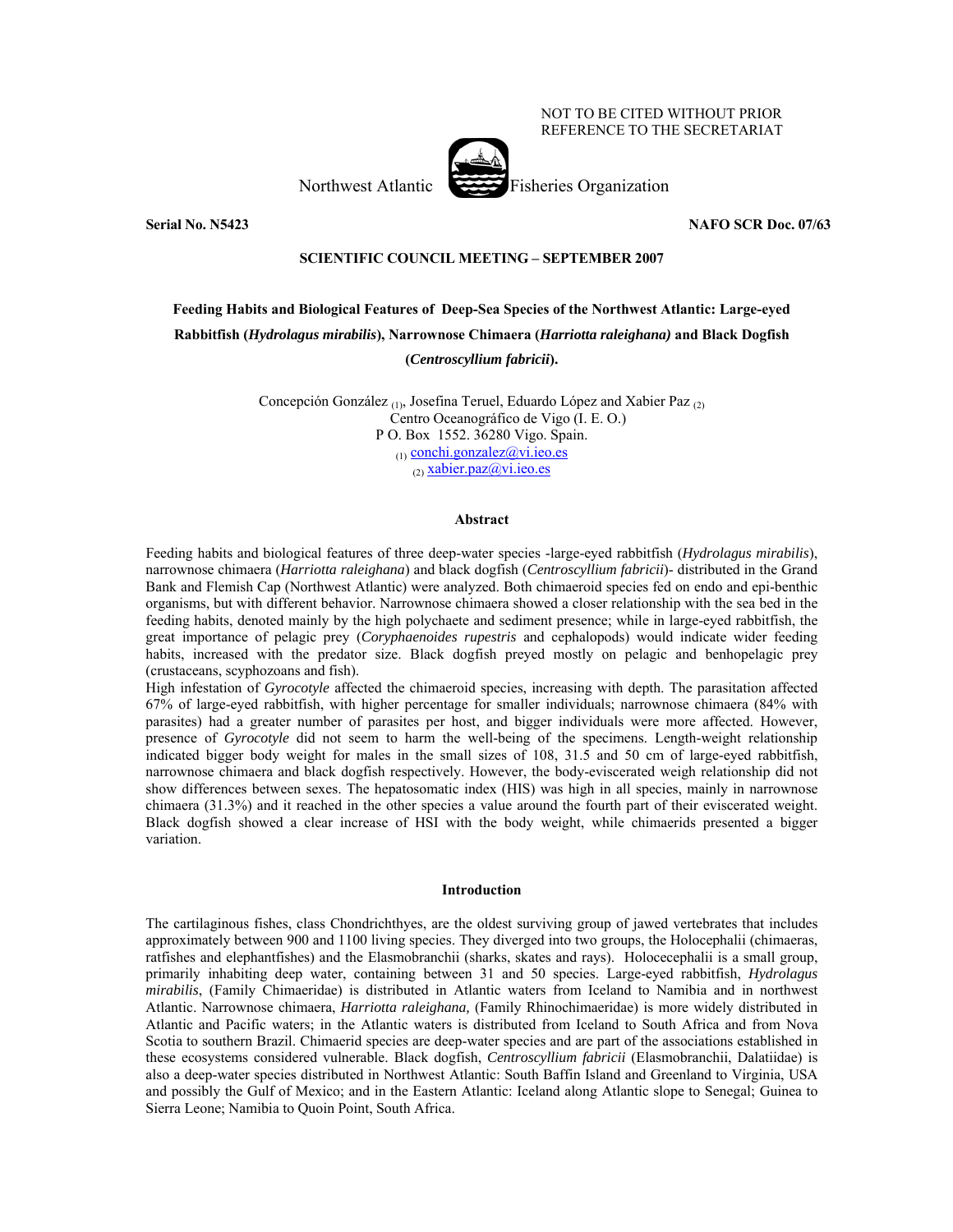Life history of deep-water species has proved they are vulnerable, and the potential risk increased due to the fishing effects, which have been extending towards deeper water in the last years (Stevens *et al*., 2000). Species, communities and trophic relationship in these ecosystems are not well-known, however, ecosystem model approach is needed for the study and management of the marine resources (Caddy and Cochrane, 2001; Browman and Stergiou, 2005). Ecological studies focused on fish communities, assemblages, and other aspects of fish ecology such as feeding habits and habitat requirements are necessary to provide advice in relation to ecosystem, biodiversity and nature conservation issues (Krebs, 1989; Rice, 2005).

Stomach is absent in chimaeroids. It has been postulated that there was a stomach in the ancestors of sharks and chimaeras and that food specialization (phyto and sclerophagy) was responsible for the loss of stomach in the evolution of the Holcephalii. However, in some sclerophage elasmobranchs, the adaptation to sclerophagy is observed in the change in the structure of the tooth apparatus but did not result in loss of stomach, and for some species, the stomach is highly active. The loss of stomach in the evolution process could be determined by the peculiarities of the stomach morphogenesis in ancestors of the stomachless fishes and the characteristic features of the diet during the stomach morphogenesis period, and it was not due to food specialization exclusively (Kobegenova, 1993).

There is relatively little available literature for chimaeroid fishes, however biological studies on feeding habits and /or parasites of chimaeroids in Atlantic waters have been reported (Mauchline and Gordon, 1983; Mauchline and Gordon, 1984a; Mauchline and Gordon, 1984b; Pascoe, 1987; Berland *et al*., 1990; Karlsbakk *et al*., 2002; Moura *et al*., 2005 ). We report information on the diet and biological traits such as length-weight, body-eviscerated weight relationships, and hepatosomatic index of large-eyed rabbitfish, narrownose chimaera and black dogfish distributed on the Flemish Cap and Grand Bank (Northwest Atlantic). Information of intestinal parasites for these chimaeroid species is also contributed.

### **Material and Methods**

The chimaeroid individuals sampled were taken in the northwest Atlantic in the NAFO Regulation Area between 450 and 1450 m in three Spanish Bottom Trawl Research Surveys: *Platuxa* developed in Divisions 3NO (Grand Bank) in spring in 2006 and 2007 (González-Troncoso *et al*., 2007), EU Survey *Flemish Cap* developed in Division 3M (Flemish Cap) in summer of 2006 (Casas and González Troncoso, 2007) and *Fletán Negro-3L* in Division 3L (Flemish Pass) in summer of 2006 (*unpublished data, personal comment Esther Román*). All the holocephalan individuals in the catch were sampled (74 individuals). Data reported about black dogfish were collected in the first two surveys mentioned above in the year 2006 (Table 1).

Predator data collected were: total length (TL) to the nearest lower cm and length from the tip of the snout to the posterior end of the second dorsal fin (DL or pre-supracaudal fin length) to the nearest lower ½ cm for chimaerids with an ichthyometer; total and eviscerated weights (g) and liver weight (g); sex; volume of stomach content for sharks and digestive tract content for chimaerids quantified in c.c. using a trophometer (Olaso, 1990); percentage and digestion stage of each diet component. The food contents were analyzed on board.

The importance of each food component was evaluated using the weight percentage  $(W_p)$  of each prey item:  $W_p$  $= w_p / W_t * 100$ , where  $w_p$  was the weight (g) of the prey item *p* and  $W_t$  was the total prey weight (g) (Hyslop, 1980; Amezaga, 1988). The relationship between pre-supracaudal fin length (in chimaerids) or total length (in sharks) and body weight was estimated by the allometric equation:  $W = aL^b$ , where *W* is the body weight, *L* is the length, *a* is the intercept and *b* is the slope. Linear regression was used to establish the eviscerated and wet weight relationship. Hepatosomatic index (*HSI*) for each specimen was calculated as followed: *HIS* = (*LW* / *EW*)\**100*, where *EW* is eviscerated weight and *LW* is liver weight recorded in g. Eviscerated weight was used because it is a more adequate body mass indicator than total weigh since it is not affected by individual variation in the mass of the digestive tract, liver and reproductive organs (Perez and Vooren, 1991).

#### **Results and Discussion**

**Diet.** It was not possible to identify a high percentage (>85% in some divisions) of digestive tract contents of large-eyed rabbitfish (*H. mirabilis*) because they were greatly digested; this same problem had already been previously recorded (Mauchline and Gordon, 1983). Identified predominant prey were: echinoids (8%) and scyphozoans (3%) in the Grand Bank; caprellids (7%) and priapulids (5%) in Flemish Cap; and scyphozoans (41%), roundnose grenadier (*Coryphaenoides rupestris*) (26%) and tunicates (23%) were present in the Flemish Pass. Specimens sampled in this last area presented fewer digested food contents, which allowed a better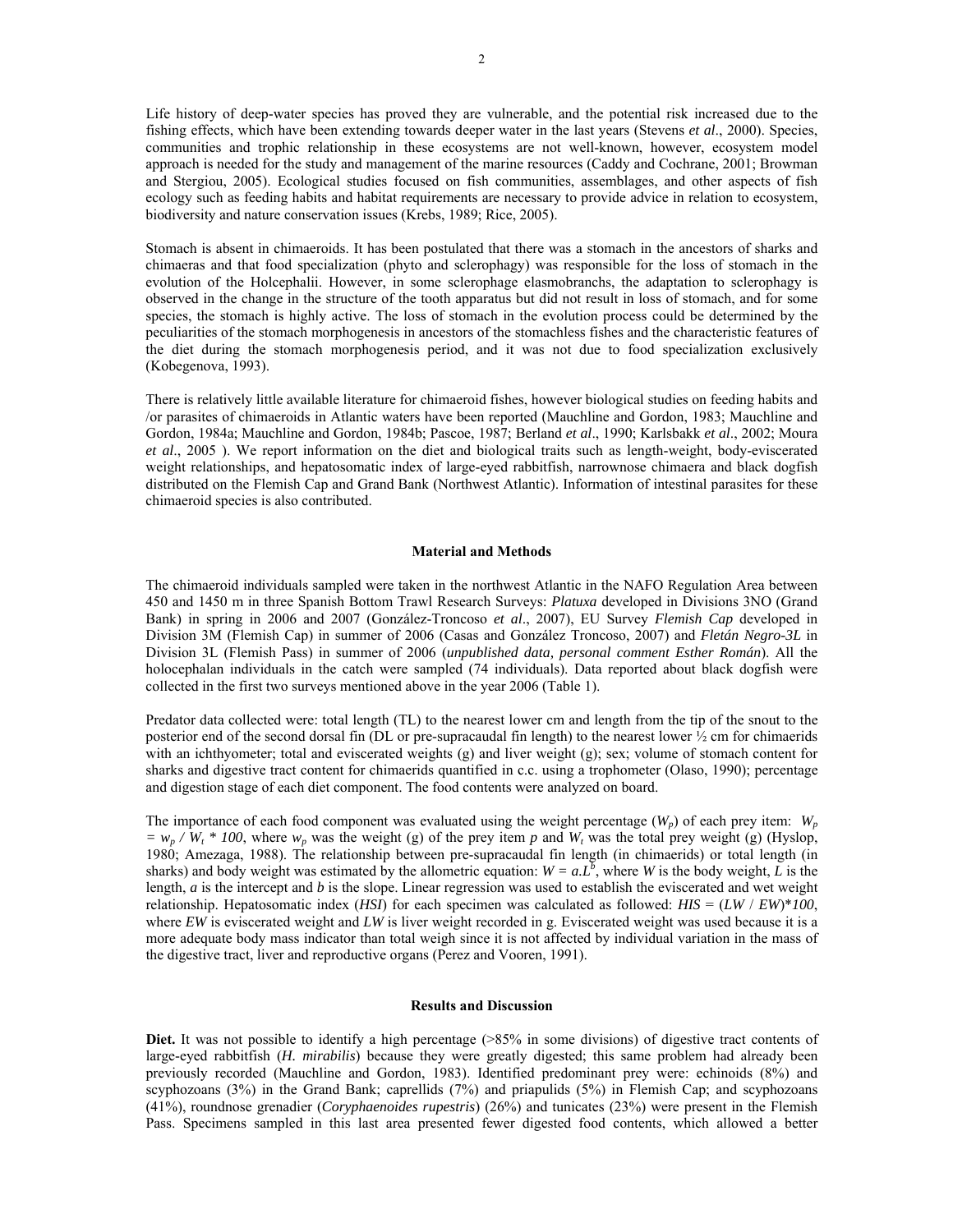identification of the prey (Table 2). The results correspond to the 17 individuals caught, which had a size range of 74 to 120.5 cm (LD) in a deep range of 1177 to 1449 m (Table 1). Narrownose chimaera (*H. raleighana*) was only captured in the Grand Bank between 460 and 1450 m; the sampled individuals were 57, ranged between 8.5 and 68.5 cm (LD) (Table 1). It was possible to identify better digestive tract contents and to record bigger prey spectrum. Polychaetes, which were very digested and blended with sediment, stood out (51%), and bivalves (3%) were also present (Table 2).

Both species are endo and epi-benthic feeders on small organisms, however they showed differences (Figure 1). Presence of sediment blended with polychaetes would be indicative of the association with the sea bed, mainly in narrownose chimaera (Mauchline and Gordon, 1984a). General feeding pattern was observed in other Atlantic areas, but our results would suggest that large-eyed rabbitfish would prey on more pelagic prey than narrownose chimaera, which is opposite to the observed behavior by Mauchline and Gordon (1983). Changes with the predator size were also observed, mainly in large-eyed rabbitfish. Echinoderms diminished and more pelagic prey increased in larger fish diet (Figure 1). Ontogenic variation in the diet composition for chimaerids was described such as *Chimaera mosnstrosa* (Moura *et al*., 2005), *Callorhinchus callorhynchus* (Di Giácono and Perier, 1996) and *H. mirabilis* (Mauchline and Gordon, 1983). A behavior variation in the same geographical area, season and period, it could be attributed primarily to the morphology and behavior of the predator.

Crustaceans were the main prey group (almost the 50% in weight) in black dogfish (*C. fabricii*) diet, which preyed mainly on *Acanthephyra* spp (16%) and *Pasiphaea tarda* (11%) in Grand Bank and *Acanthephyra* spp (29%) in Flemish Cap. Furthermore, scyphozoans and Pisces were prominent (Table 3), appearing in the diet of individuals ≥40 cm (Figure 2). Ontogenic changes were observed but with different geographical pattern. In Grand Bank, Pisces were preyed by individuals of intermediate sizes and scyphozoans increased with the predator size; both prey showed less changes in relation to predator size in Flemish Cap. Crustaceans were preyed by individuals <50 cm in the Grand Bank, which was opposite to the diet in Flemish Cap (Figure 2). Black dogfish behaves as a generalist and opportunist predator with high niche breadth, showing little geographical changes (Mauchline and Gordon, 1983; Punzón and Herrera, 1998; González *et al*., 2006). A bigger scyphozoan consumption is remarkable in relation to those results reported for Atlantic areas in previous years.

**Parasites.** Both chimaerid fishes were infested with *Gyrocotyle* (Platyhelminthes, Class Cestoda, Subclass Cercomeria, Order Gyrocotyloidea). Gyrocotyllid cestodes are primitive parasitic platyhelminths and they are found exclusively in the spiral intestine of Holocephalan species, which are an ancient group that has evolved a unique parasite fauna. *Gyrocotyle* species were noticed in other chimaerids and areas (Berland *et al*., 1990; Karlsbakk *et al*., 2002). The incidence of gyrocotyllid worms was high (67% in *H. mirabilis* and 84% in *H. raleighana*), very superior to the one reported for Mauchline and Gordon (1984b) for the Rockall Trough area (9% in *H. mirabilis* and 20% in *H. raleighana*). The infestation increased with the depth. Smaller individuals of *H. mirabilis* were more affected, aspect which has already been reported (Machline and Gordon, 1984b). *H. raleighana* presented higher number of parasites per host, with a similar percentage of infestation in both sexes, but superior in bigger individuals (Table 4). Mean eviscerated weight of *H. mirabilis* was not significantly different ( $F_{(4,33)} = 0.39$ , p >0.05) when individuals without parasites, those with 1 or 2 parasites and individuals with 3 or more parasites were compared within each size class. On the other hand, *H. raleighana* turned out to be affected by the infestation rate, and this caused a significant variation in the mean eviscerated weight ( $F_{(1,7)}$  = 13.07, p <0.01). However, we should point out that when visualizing the estimated marginal means of eviscerated weight (it gives estimates of predicted mean values) of these three established groups, the presence of parasites does not seem to harm the condition measured as eviscerated weight (Figure 3).

# **Biological features: length-weight, body-eviscerated weight and hepatosomatic index-body weight relationships.**

Pre-supracaudal fin length (DL)-total weight (TW) relationship of large-eyed rabbitfish was described by the equation TW =  $0.0204*D12*3298$  for females and TW =  $0.0924*D12*5073$  for males. Males had bigger body weight than females in smaller sizes than 108 cm approximately. These parameters in narrownose chimaera was  $TW =$  $0.0191*DL^{2.8546}$  and TW =  $0.0812*DL^{2.4351}$  for females and males respectively. Females had bigger wet weight than males for sizes >31.5 cm approximately. The relationship estimated between total length and weight in black dogfish was TW =  $0.0004*TL^{3.6409}$  and TW =  $0.0016*TL^{3.2855}$  for females and males respectively. Males present bigger body weight in sizes < 50 cm approximately (Figure 4).

Total weight-eviscerated weight (EW) showed linear relation. The equations obtained were: EW = 0.7603\*TW+167.71 and EW = 0.7418\*TW+212.96 for females and males respectively in large-eyed rabbitfish. The relationship in narrownose chimaera was  $EW = 0.7228*TW+30.298$  for females and  $EW =$  $0.7143*TW+22.336$  for males. The parameters calculated in black dogfish were EW =  $0.723*TW+16.219$  and EW = 0.7309\*TW+31.657 for females and males respectively. Therefore, three species had minimum differences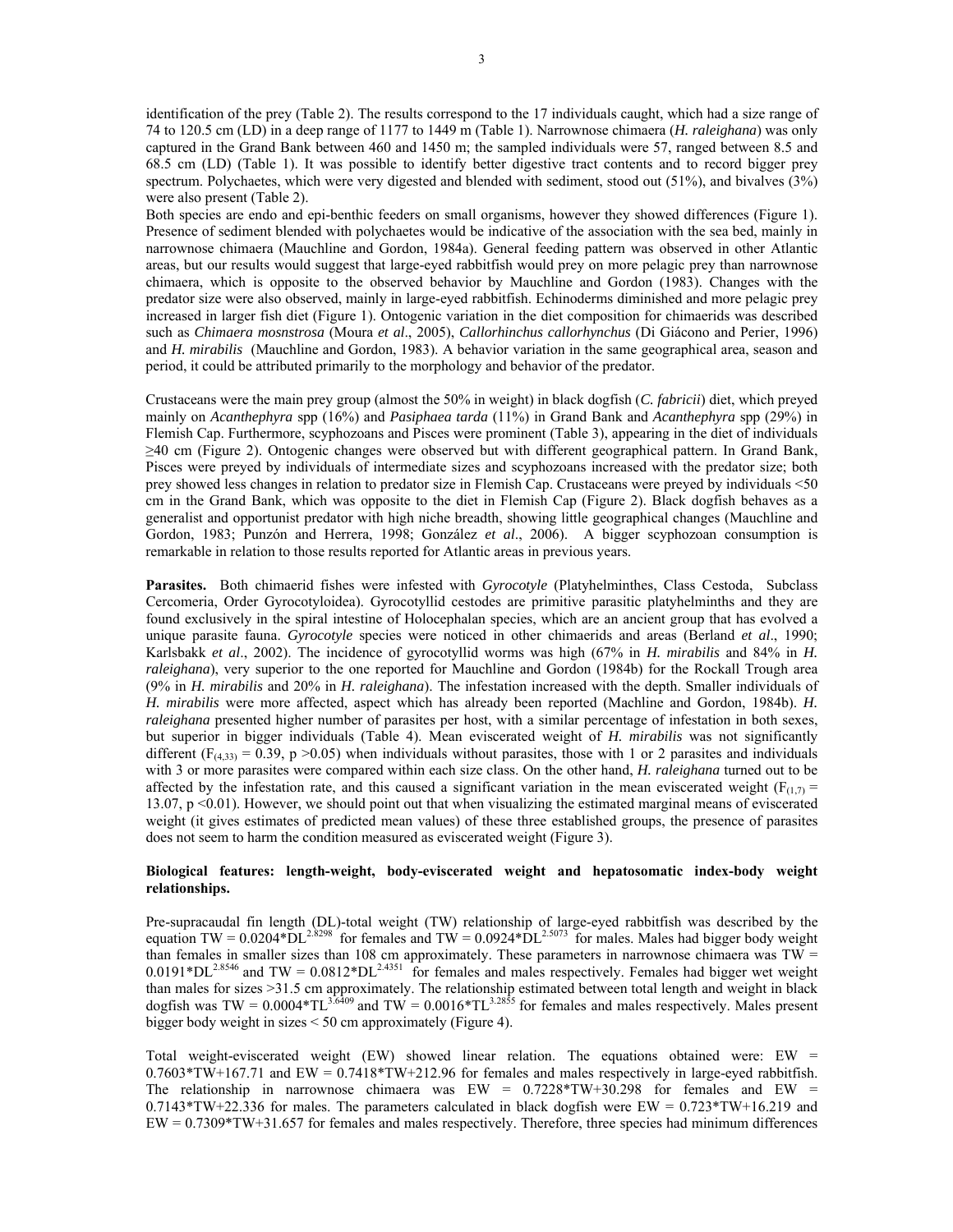between sexes in the body-eviscerated weight relationship. Eviscerated weight is slightly superior in males for black dogfish and females for narrownose chimaera, as it happens with large-eyed rabbitfish when the specimens have a body weight higher than 2470 g approximately (Figure 5). Sexual dimorphism in other corporal dimensions for chimaerid species has been reported (Garrick and Inada, 1975).

The mean hepatosomatic index (HSI) of large-eyed rabbitfish and narrownose chimaera were 23.22±2.60 and 31.29±2.35 and it was 25.34±4.62 in black dogfish, which is virtually a quarter or even more of the eviscerated weight value. This index presents high values in holocephalian fish, although it varies specifically (Oguri, 1978). HSI of individuals of large-eyed rabbitfish seems to show three groups in relation to the total weight: individuals of between 3640 and 6950 g of body weight with average value of HSI of 21.89±3.23, individuals between 8300- 10100 g with mean HSI of 24.52±1.03 and one individual of 14800 g with HSI of 23.54±2.60. Similarly, the specimens of narrownose chimaera could also be divided in three groups: a first group between 610 and 1770 g with mean HSI of  $31.15\pm2.49$ , specimens between 2200-3130 g with mean HSI of  $30.78\pm2.26$  and those between 3350 to 3830 g with mean HSI of 33.30±1.34. However, black dogfish showed a progressive increment of HSI regarding body weight without clear differentiation in groups (Figure 6). Variation in the liver weight in elasmobranchs is strongly correlated with the reproduction. Liver weight diminishes in the viviparous species with the gestation (Ranzi, 1993); in oviparous species, the egg capsule production and its content may imply an enormous effort by females (Mellinger and Wrisez, 1989). In males an increase in the gonads weight accompanied or preceded by the storage of substances in the liver was linked to a maximum HSI (Oddone, 2003).

#### **Acknowledgements**

This work was possible with the support of the agreement between the Secretaría General de Pesca Marítima (SGPM - Spain) and the Instituto Español de Oceanografía (IEO - Spain). The authors extend thanks to the participant scientific staff in the survey, mainly Gonzalo Mucientes.

#### **References**

- Amezaga R. 1988. Análisis de los contenidos estomacales en peces. Revisión bibliográfica de los objetivos y metodología. *Inf. Tec. Ins. Esp. Oceanogr*. **63**: 74p.
- Berland B., G.A. Bristow and O. Grahl-Nielsen. 1990. Chemataxonomy of *Gyrocotyle* (Platyhelminthes: Cercomeria) species, parasites of chimaerid fish (Holocephali), by chemometry of their fatty acids. *Marine Biology* **105**: 185-189.
- Browman H.I. and K I. Stergiou. 2005. Politics and socio-economics of ecosystem-based management of marine resources. *Mar Ecol Prog Ser* **300**: 241–296.
- Caddy J. F. and K.L. Cochrane. 2001. A review of fisheries management past and present and some future perspectives for the third millennium. *Ocean & Coastal Management* **44**: 653–682.
- Casas J.M. and D. González Troncoso. 2007. Results from bottom trawl survey on Flemish Cap of June-July 2006. *NAFO SCR Doc.* 07/10, Serial No. N5353.
- Di Giàcono E.E. and M.R. Perier. 1996. Feeding habits of cockfish, *Callorhinchus callorhynchus* (Holocephali: Callorhynchidae), in Patagonian Waters (Argentina). *Mar. Freshwater Res*. **47**: 801-808.
- Garrick J.A. F. and T. Inada. 1975. Dimensions of long-nosed chimaera *Harriotta raleighana* from New Zealand. *N. Z. Journal of Marine and Freshwater Research* **9**(2): 159-167.
- González C., X. Paz, E. Román and M. Hermida. 2006. Feeding habits of fish species distributed on the Grand Bank (NAFO Divisions 3NO, 2002-2005). *NAFO SCR Doc*. 06/31, Serial No. N5251.
- González-Troncoso D., E. Román and X. Paz. 2007. Results for Greenland Halibut and American Plaice of the Spanish survey in NAFO Div. 3NO: biomass, length distribution and age distribution for the period 1997- 2006. *NAFO SCR Doc* .07/35, Serial No. N5387.
- Hyslop E.J. 1980. Stomach contents analysis -a review of methods and their application. *J. Fish. Biol*. **17**:411-429.
- Karlsbakk E., P.E. Aspholm, V. Berg, N.R. Hareide and B. Berland. 2002. Some parasites of the small-eyed rabbitfish, *Hydrolagus affinis* (Capello, 1867) (Holocephali), caught in deep waters off SW Greenland. *Sarsia* **87**: 179-184.
- Krebs C.J. 1989. Ecological methodology. *HarperCollinsPublishers*, New York, NY, 654 p.
- Kobegenova S.S. 1993. Morphology and morphogenesis of the digestive tract of some cartilaginous fishes (Chondrichthyes). *J. Ichthyol.* **33** (4): 111-126.
- Mauchline J. and J.D.M. Gordon. 1983. Diets of the sharks and chimaeroids of the Rockall Trough, northeastern Atlantic Ocean. *Marine Biology* **75:** 269-278.
- Mauchline J. and J.D.M. Gordon. 1984a. Occurrence of stones, sediment and fish scales in stomach contents of demersal fish of the Rockall Trough. *J. Fish. Biol.* **24:** 357-362.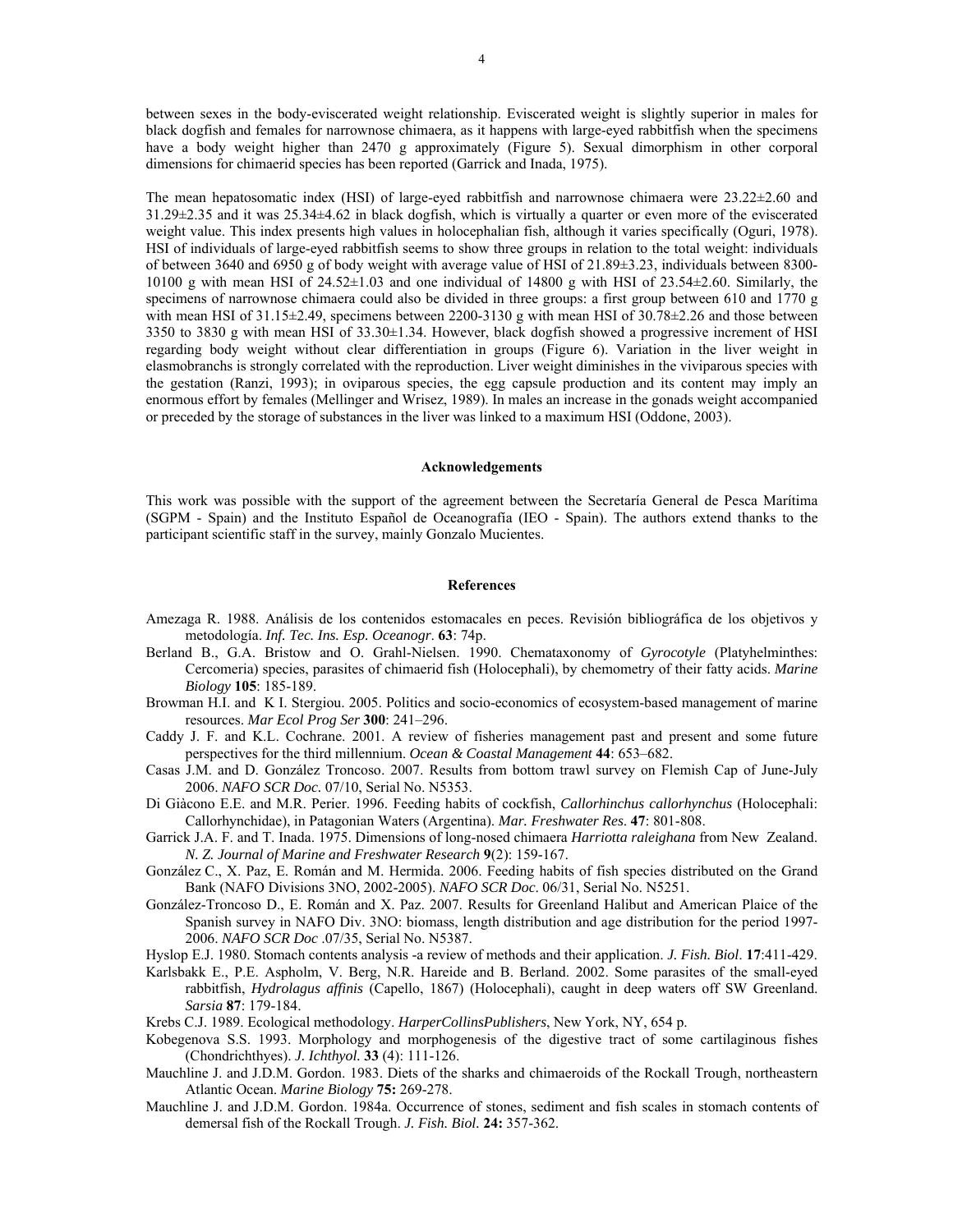Mauchline J. and J.D.M. Gordon. 1984b. Incidence of parasitic worms in stomachs of pelagic and demersal fish of the Rockall Trough, Northeastern Atlantic Ocean. *J. Fish. Biol.* **24:**281-285.

- Mellinger J. and F. Wrisez. 1989. Biologie et physiologie comparées du développement de deux Sélaciens ovipares, les roussettes *Scyliorhinus canicula* et *Scyliorhinus stellaris*. Evolution de la matière sèche, de l'eau et des ions (Cl-, Na+, K+) dans le vitellus de *S. canicula* au tours du développement. *Bull. Soc. Zool. Fr*. **114** , 51-62.
- Moura T., I. Figueiredo, P. Bordalo-Machado and L. Serrano Gordo. 2005. Feeding habits of *Chimaera monstrosa* L. (Chimaeridae) in relation to its ontogenetic development on the southern Portuguese continental slope. *Marine Biology Research* **1**: 118-126.
- Oddone M.C. 2003. Biologia reprodutiva de *Atlantoraja cyclophora* (Regan, 1903) no Sul do Brasil. Rio Grande, RS. MSc. Thesis. Fundação Universidade Federal do Rio Grande, 99 p.
- Oguri M. 1978. On the hepatosomatic index of holocephalian fish. *Bulletin of the Japanese Society of Scientific Fisheries* **44** (2): 131-134.
- Olaso I. 1990. Distribución y abundancia del megabentos invertebrado en fondos de la plataforma cantábrica. *Bol. Inst. Esp. Oceanogr. Publ. Esp*. No. **5**, 128 p.
- Pascoe P.L. 1987. Monogeanean parasites of deep-sea fishes from the Rockall Trough (N.E. Atlantic) including a new species. *J. Mar. Biol. Association of the U.K.* **67**: 603-622.
- Pérez B.M. and C.M. Vooren. 1991. Sexual development, reproductive cycle, and fecundity of the school shark *Galeorhinus galeus* of Southern Brazil. *Fishery Bulletin*, **89**: 655-667.
- Punzón, A. and M.A. Herrera. 1998. Feeding of *Centroscyllium fabricii* (Reinhardt, 1825) and the influence of the fishery on its diet in Flemish Pass (NAFO Divisions 3LM). *NAFO SCR Doc*. 98/34, Serial No. N3021.
- Ranzi S. 1993. Sui rapporti tra fegato e gestazione nei Selaci. *Atti della Pontifica Academia Romana dei Nuovi Luicei.* **87**:100-112.

Rice J.C. 2005. Ecosystem effects of fishing: impacts, metrics, and management strategies. *ICES Cooperative Research Report*, Rapport des Recherches Collectives No. 272 July 2005.

Stevens J.D.; R. Bonfil, N.K. Dulvy and P.A. Walker. 2000. The effects of fishing on sharks, rays, and chimaeras (chondrichthyans), and the implications for marine ecosystems. *ICES Journal of Marine Science* **57**: 476- 494.

| Centroscyttum. |                              |            |             |                 |                |       |            |
|----------------|------------------------------|------------|-------------|-----------------|----------------|-------|------------|
| <b>Specie</b>  | <b>Area (NAFO Regulation</b> | Size range | Size range  | No. Individuals |                |       | Deep range |
|                | Area)                        | (TL, cm)   | (LD, 1/2cm) | <b>Males</b>    | <b>Females</b> | Total | (m)        |
| H. mirabilis   | Grand Bank (Divs. 3NO)       |            | 74-101.5    | 5               | 3              | 8     | 1177-1345  |
|                | Flemish Cap (Div. 3M)        |            | 77-120.5    | 3               | 3              | 6     | 1184-1353  |
|                | Flemish Pass (Div. 3L)       |            | 89-99.5     | 3               |                | 3     | 1272-1449  |
| H. raleighana  | Grand Bank (Divs. 3NO)       |            | 8.5-68.5    | 15              | 42             | 57    | 460-1450   |
| C. fabricii    | Grand Bank (Divs. 3NO)       | 30-39      |             |                 |                |       | 1052-1052  |
|                |                              | 40-49      |             | 17              | 29             | 46    | 712-1450   |
|                |                              | 50-59      |             | 44              | 71             | 115   | 815-1450   |
|                |                              | 60-69      |             | 56              | 44             | 100   | 815-1450   |
|                |                              | 70-79      |             |                 | 26             | 27    | 930-1345   |
|                |                              | Total      |             | 118             | 171            | 289   | 712-1480   |
|                | Flemish Cap (Div. 3M)        | $10 - 19$  |             | 1               |                |       | 972-972    |
|                |                              | 40-49      |             | 11              | 19             | 30    | 639-1268   |
|                |                              | 50-59      |             | 60              | 68             | 128   | 671-1270   |
|                |                              | 60-69      |             | 55              | 66             | 121   | 669-1365   |
|                |                              | $\geq 70$  |             |                 | 59             | 60    | 831-1268   |
|                |                              | Total      |             | 128             | 212            | 340   | 639-1365   |

Table 1. No. individuals sampled of *Hydrolagus mirabilis, Harriotta raleighana* and *Centroscyllium*.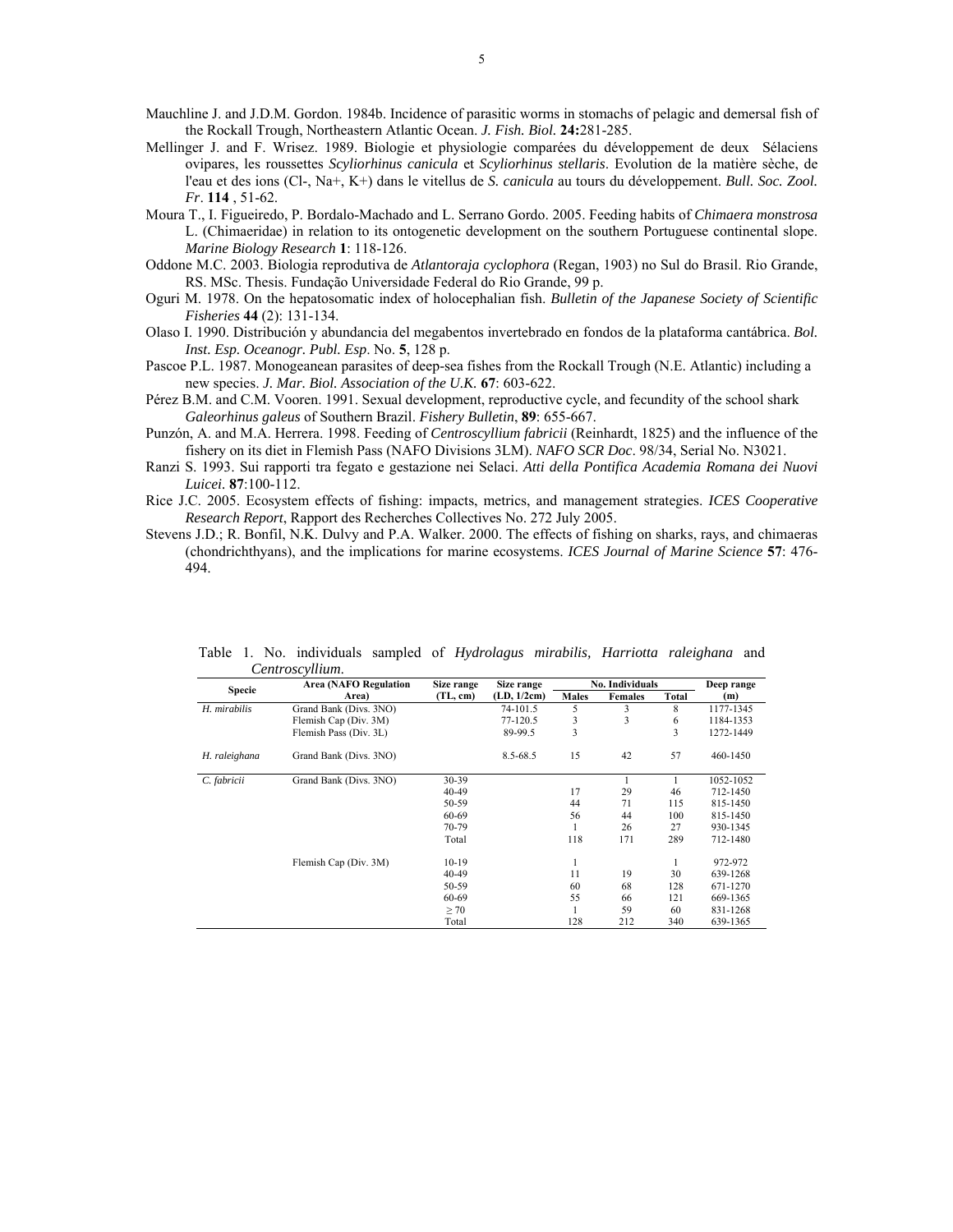|                    |                          | Weight $(\% )$ |               |         |           |  |
|--------------------|--------------------------|----------------|---------------|---------|-----------|--|
| Prey Group         |                          | H. mirabilis   | H. raleighana |         |           |  |
|                    | Prey                     | Divs. 3NO      | Div. 3M       | Div. 3L | Divs. 3NO |  |
| Pisces             |                          | 0.16           |               | 26.71   | 0.21      |  |
|                    | Myctophidae              |                |               |         | 0.21      |  |
|                    | Coryphaenoides rupestris |                |               | 25.73   |           |  |
|                    | <b>Unidentif. Pisces</b> | 0.16           |               | 0.98    |           |  |
| Crustacea          |                          | 0.14           | 7.36          | 4.40    | 0.51      |  |
|                    | Gammaridea               |                | 0.51          |         | 0.43      |  |
|                    | Mysidacea                |                |               |         | 0.01      |  |
|                    | Euphausiacea             |                |               |         | 0.01      |  |
|                    | Cumacea                  |                |               |         | 0.04      |  |
|                    | Caprellidae              |                | 6.85          |         |           |  |
|                    | Unidentif. Natantia      | 0.05           |               | 4.40    |           |  |
|                    | Unidentif. Crustacea     | 0.08           |               |         | 0.01      |  |
| Mollusca           |                          | 0.16           | 1.20          | 0.49    | 5.78      |  |
|                    | Scaphopoda               |                |               |         | 0.58      |  |
|                    | Gastropoda               |                |               |         | 1.73      |  |
|                    | Bivalvia                 | 0.16           | 1.20          |         | 3.48      |  |
|                    | Cephalopoda              |                |               | 0.49    |           |  |
| Echinodermata      |                          | 8.32           |               | 1.96    | 0.28      |  |
|                    | Asteroidea               | 0.65           |               |         |           |  |
|                    | Echinoidea               | 7.67           |               | 1.96    | 0.28      |  |
| Other Invertebrate |                          | 5.76           | 5.21          | 63.86   | 51.70     |  |
|                    | Polychaeta (*)           | 1.43           | 0.34          |         | 50.60     |  |
|                    | Aphoditidae              |                |               |         | 0.61      |  |
|                    | Porifera                 | 0.97           |               |         | 0.24      |  |
|                    | Scyphozoa                | 3.36           |               | 40.55   | 0.25      |  |
|                    | Priapullida              |                | 4.87          |         |           |  |
|                    | Tunicata                 |                |               | 23.30   |           |  |
| Others             |                          | 85.46          | 86.23         | 2.59    | 41.52     |  |
|                    | Unidentif./digested prey | 84.11          | 86.23         | 2.59    | 39.53     |  |
|                    | Sediment                 |                |               |         | 1.86      |  |
|                    | <b>Scales</b>            | 1.35           |               |         | 0.01      |  |
|                    | Vitello                  |                |               |         | 0.11      |  |

Table 2. Prey (% weight) of the *H. hydrolagus* and *H. raleighana* (NAFO Area).

(\*) Blended with sediment

| Prey Group         | Prey                           | % Weight  |         |  |
|--------------------|--------------------------------|-----------|---------|--|
|                    |                                | Divs. 3NO | Div. 3M |  |
| Pisces             |                                | 22.99     | 17.73   |  |
|                    | Aspidophoroides monopterygius  | 0.16      |         |  |
|                    | Ammodytes dubius               |           | 0.28    |  |
|                    | Cyclothone sp                  | 0.50      | 0.33    |  |
|                    | Myctophidae                    | 0.17      | 0.36    |  |
|                    | Arctozenus risso               |           | 1.16    |  |
|                    | Stomias boa                    |           | 0.76    |  |
|                    | Sebastes spp                   | 9.00      | 2.29    |  |
|                    | Unidentified/Digested Pisces   | 13.19     | 12.55   |  |
| Crustacea          |                                | 49.83     | 45.57   |  |
|                    | Copepoda                       | *         |         |  |
|                    | Gammaridea                     | 0.25      |         |  |
|                    | Hyperiidae                     | 0.06      | 0.01    |  |
|                    | Mysidacea                      | $\ast$    | 0.31    |  |
|                    | Euphausiacea                   | 4.91      | 2.51    |  |
|                    | Acanthephyra pelagica          | 0.07      | 0.29    |  |
|                    | Acanthephyra purpurea          | 0.51      |         |  |
|                    | Acanthephyra spp               | 16.42     | 28.87   |  |
|                    | Pasiphaea tarda                | 10.85     | 3.73    |  |
|                    | Sergestes arcticus             | 4.65      | 0.85    |  |
|                    | Sergia robusta                 | 3.93      | 3.57    |  |
|                    | Pandalus borealis              |           | 1.11    |  |
|                    | Unidentified/Digested Natantia | 6.73      | 3.47    |  |
|                    | Unidenf. Crustacea             | 1.43      | 0.85    |  |
| Mollusca           |                                | 1.78      | 1.68    |  |
|                    | Cephalopoda                    | 1.04      | 1.68    |  |
|                    | Semirossia sp                  | 0.75      |         |  |
| Echinodermata      |                                |           | 1.46    |  |
|                    | Echinoidea                     |           | 0.31    |  |
|                    | Holothurioidea                 |           | 1.15    |  |
|                    | Ophiuroidea                    |           | *       |  |
| Other Invertebrate |                                | 23.10     | 32.79   |  |
|                    | Anthozoa                       |           | 0.01    |  |
|                    | Chaetognata                    | 0.05      | 0.06    |  |
|                    | Cnidaria                       |           | 10.48   |  |
|                    | Ctenophora                     | 0.05      |         |  |
|                    | Polychaeta                     | 0.03      |         |  |
|                    | Scyphozoa                      | 22.97     | 22.24   |  |
| Others             | Unidentified prev              | 2.30      | 0.76    |  |

Table 3. Prey (% weight) of the *C. fabricii* (NAFO Area).

 $* < 0.01\%$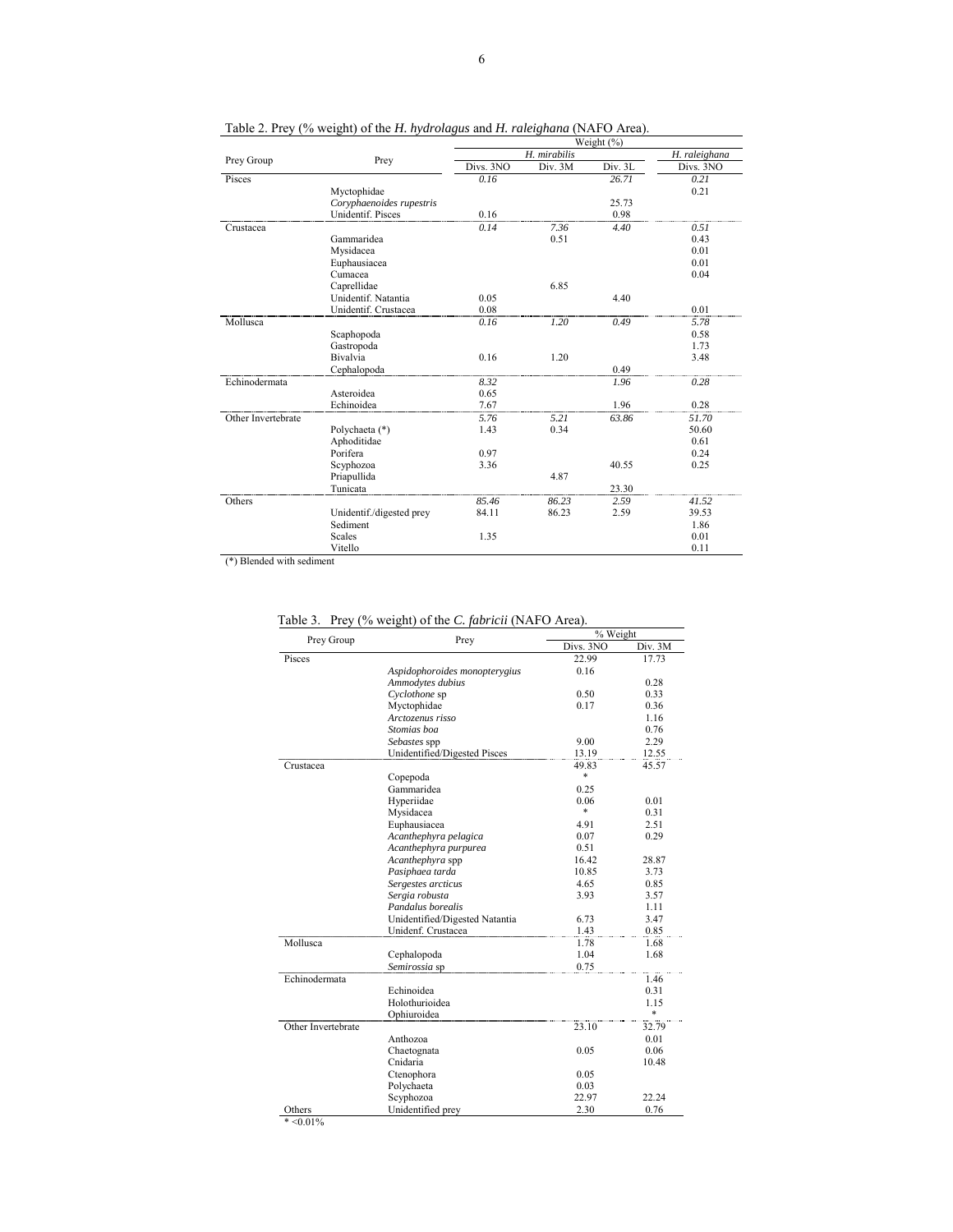| <b>Specie</b> | <b>Sex</b> | Infested<br>individuals<br>(%) | No. parasites<br>per host | Infested<br>individuals<br>(%) | Size range<br>(LD, 1/2cm) | Infested<br>individuals<br>(%) | Deep range<br>(m) | Infested<br>individuals $(\% )$ |
|---------------|------------|--------------------------------|---------------------------|--------------------------------|---------------------------|--------------------------------|-------------------|---------------------------------|
| H. mirabilis  | Males      | 82                             |                           | 40                             | 70-89.5                   | 30                             | 1000-1199         | 10                              |
|               | Females    | 25                             | 2                         | 40                             | 90-100.5                  | 50                             | $>=1200$          | 90                              |
|               | Total      | 67                             | 3                         | 20                             | 101-110.5                 | 10                             |                   |                                 |
|               |            |                                | 4                         |                                | 120-130.5                 | 10                             |                   |                                 |
|               |            |                                | $\geq 5$                  |                                |                           |                                |                   |                                 |
| H. raleighana | Males      | 70                             |                           | 12                             | 30-39.5                   | 2                              | 400-599           | $\overline{c}$                  |
|               | Females    | 88                             | $\overline{c}$            | 57                             | 40-49.5                   | 12                             | 1000-1199         | 17                              |
|               | Total      | 84                             | 3                         | 12                             | 50-59.5                   | 26                             | $>=1200$          | 81                              |
|               |            |                                | 4                         | 12                             | 60.69.5                   | 60                             |                   |                                 |
|               |            |                                | $\geq 5$                  |                                |                           |                                |                   |                                 |

Table 4. Infested individuals (%) of the *H. hydrolagus* and *H. raleighana*.



Figure 1. Main prey groups of *H. mirabilis* and *H. raleighana*: weight (%) (left) by species and mean weight±SD by size class (right ).



Figure 2. Weight (%) of main prey groups of *C. fabricii* in Divisions 3NO (left) and 3M (right) in NAFO Area.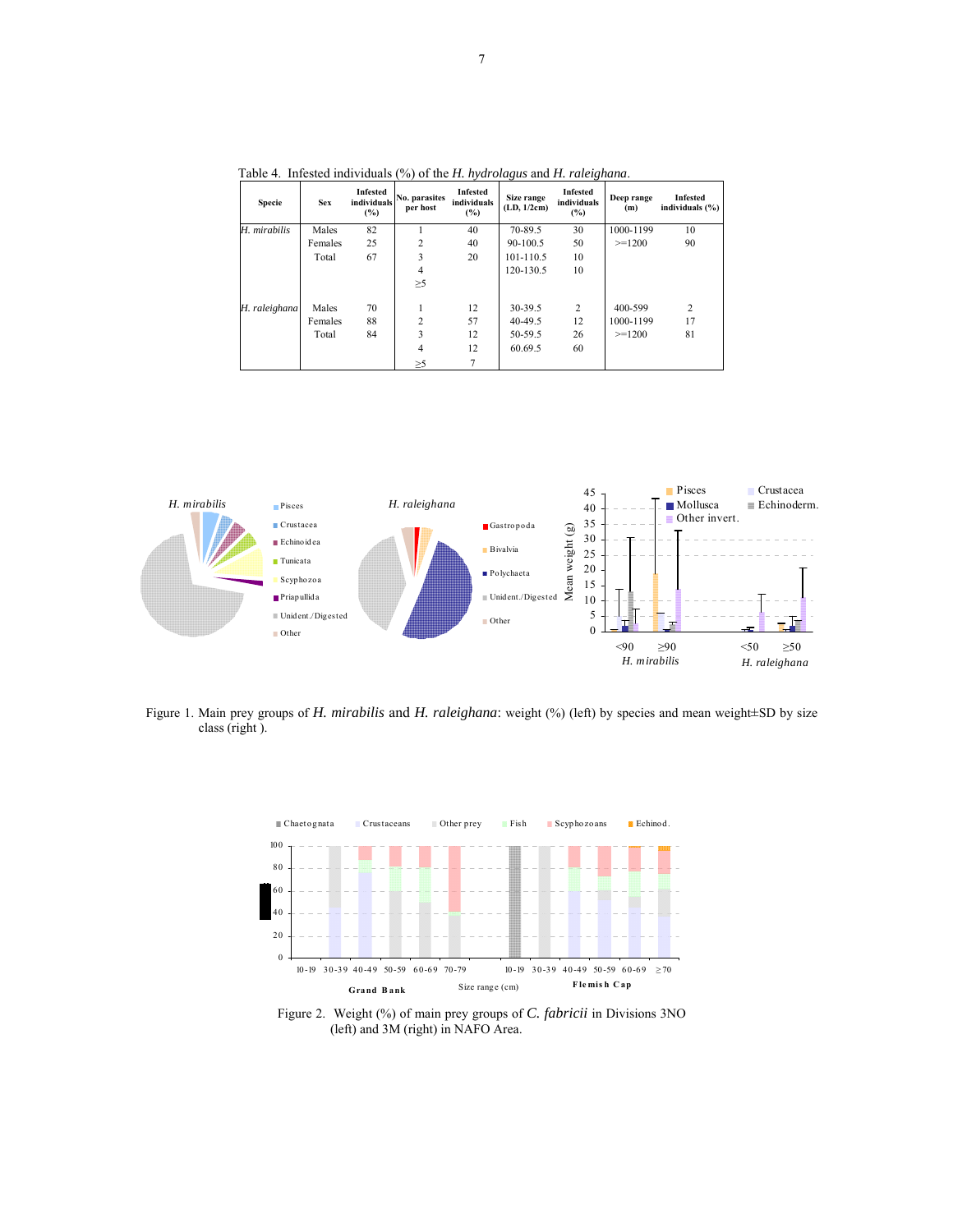

Figure 3 Estimated marginal means of eviscerated weight for *H. mirabilis* and *H. raleighana* with different infestation rate.



Figure 4. Length-weight relationship of *H. mirabilis*, *H. raleighana* and *C. fabricii* by sex.



Figure 5. Total weight-eviscerated weight relationship of *H. mirabilis*, *H. raleighana* and *C. fabricii* by sex.